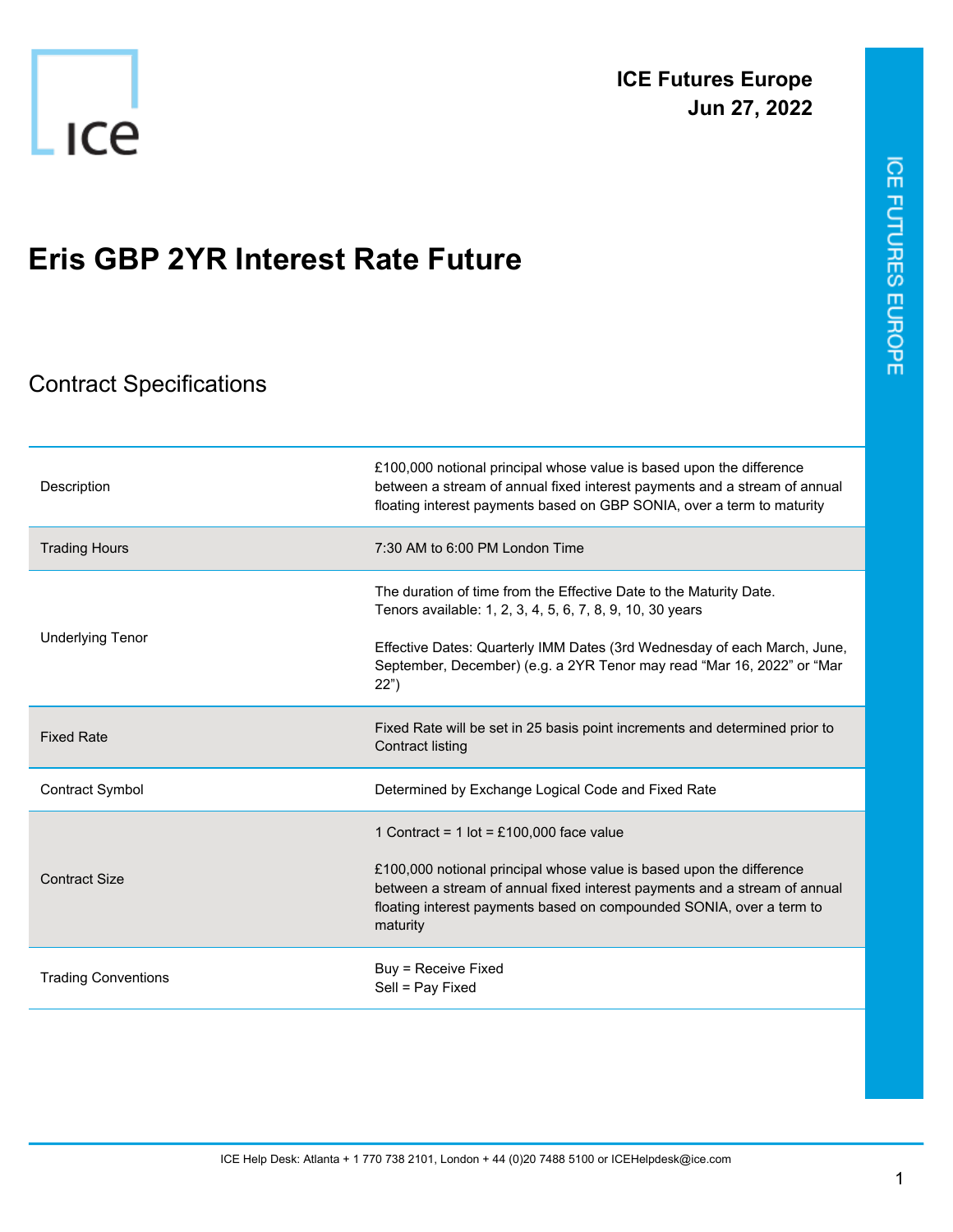| <b>Futures Conventions</b>   | <b>Fixed Leg</b><br>• Reset Frequency: Annual<br>· Day Count Convention: Actual/365<br>• Currency: GBP<br>• Holiday Calendar: London<br>• Business Day Convention: Modified Following 3rd Wednesday of the month<br><b>Floating Leg</b><br>• Reset Frequency: Annual<br>• Day Count Convention: Actual/365<br>• Currency: GBP<br>• Holiday Calendar: London<br>• Business Day Convention: Modified Following 3rd Wednesday of the month                 |
|------------------------------|---------------------------------------------------------------------------------------------------------------------------------------------------------------------------------------------------------------------------------------------------------------------------------------------------------------------------------------------------------------------------------------------------------------------------------------------------------|
| <b>Maturity Date</b>         | The final date to which fixed and floating amounts accrue. The last date of<br>the contract. The Maturity Date is determined by applying the Underlying<br>Tenor to the Effective Date and selecting the nearest Modified Following 3rd<br>Wednesday of the month.<br>The Maturity Date may also be referred to as the Termination Date†                                                                                                                |
|                              |                                                                                                                                                                                                                                                                                                                                                                                                                                                         |
| Last Trading Day             | The last day on which the Contract can be traded is the Holiday Calendar<br>business day preceding the Maturity Date. On the Last Trading Day trading<br>will cease at 6:00 PM London Time                                                                                                                                                                                                                                                              |
| <b>Fixing Dates</b>          | IMM dates annually after the effective date                                                                                                                                                                                                                                                                                                                                                                                                             |
| <b>Floating Rate Index</b>   | SONIA administered by The Bank of England                                                                                                                                                                                                                                                                                                                                                                                                               |
| <b>Floating Rate Payment</b> | The effective SONIA floating rate is equal to:<br>$S_i$ = SONIA rate on the i <sup>th</sup> day of the accrual period<br>$d_i$ = the number of days that the value S <sub>i</sub> applied<br>$x =$ the number of SONIA fixings used in the accrual period<br>$N =$ the total number of days for which the x fixings applied, i.e. the number<br>of calendar days in the accrual period<br>The payment is equal to the notional * Rate / 100 * ACT / 365 |